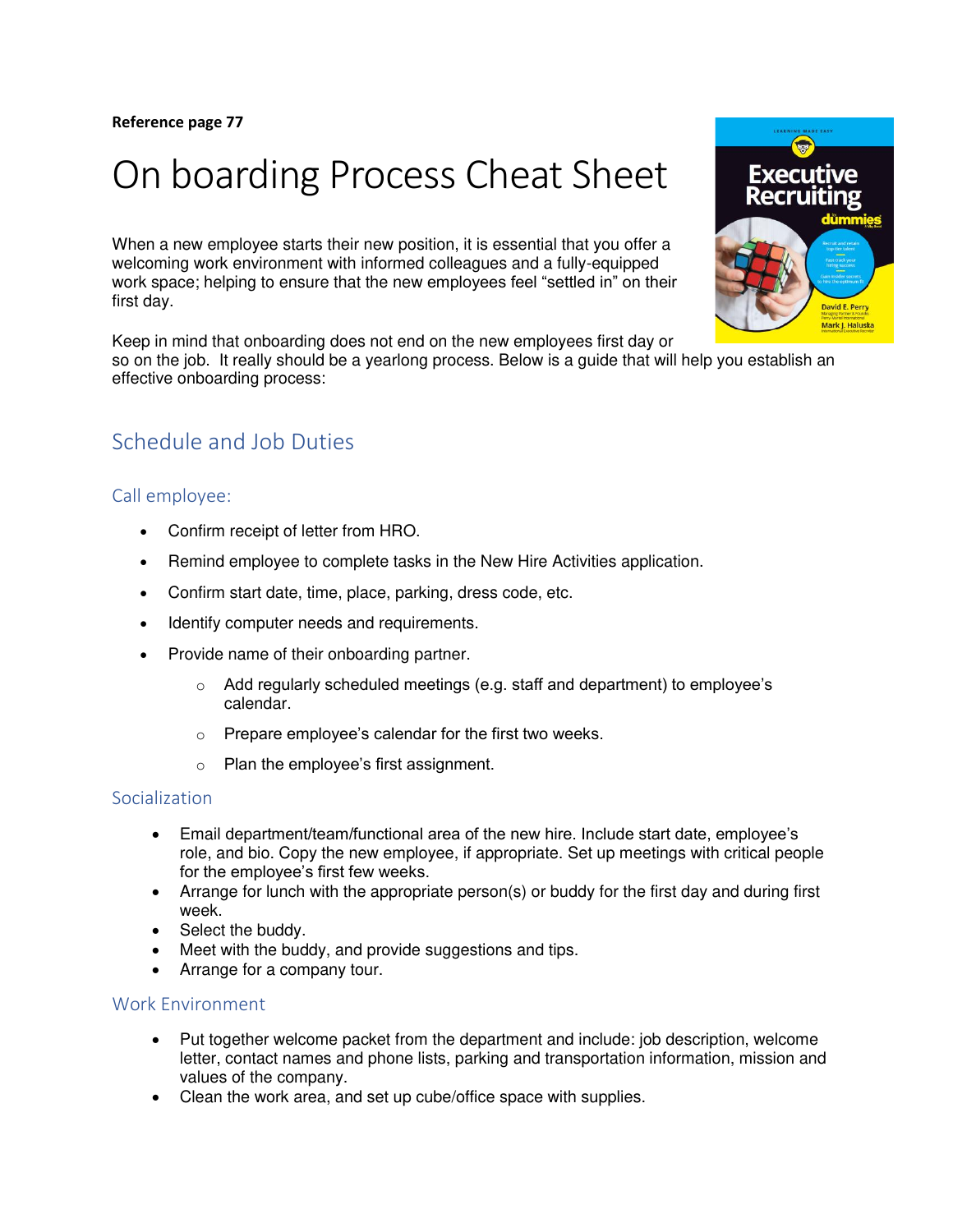- Order office or work area keys.
- Order business cards and name plate as appropriate.
- Arrange for parking, if needed.
- Add employee to relevant email lists.

#### Technology Access and Related

- Order technology equipment (computer, printer, iPad) and software.
- Contact local IT and/or IS&T to have the system set up in advance as well as employee password(s).
- Arrange for access to common drives, and coordinate SAP roles authorizations.
- Arrange for phone installation.

#### Training/Development

- Remind employee to sign up for a [New Employee Orientation](http://hrweb.mit.edu/orientation) session.
- Arrange pertinent trainings required for the job.

### FIRST THREE MONTHS

Outcomes: Employee is becoming fully aware of his/her role and responsibilities, beginning to work independently and produce meaningful work. He/she continues to feel acclimated to the environment, both functionally and socially.

#### Schedule, Job Duties, and Expectations

- Continue having regularly occurring one-on-one meetings.
- Meet for informal three-month performance check-in.
- Continue giving employee assignments that are challenging yet doable.
- Create written performance goals and professional development goals.
- Discuss appropriate flexible work options.

#### Socialization

- Have employee "shadow" you at meetings to get exposure to others and learn more about the department and organization.
- Have a check-in with the employee and buddy.
- Take employee out to lunch, and have informal conversation about how things are going.

#### Training and Development

- Ensure employee attended a New Employee Orientation session. Request the employee provide feedback on the session and share as appropriate.
- Ask if needed training is completed.
- Provide information about continued learning opportunities including tuition assistance, etc. offered by [Human Resources.](http://hrweb.mit.edu/learning-development/)